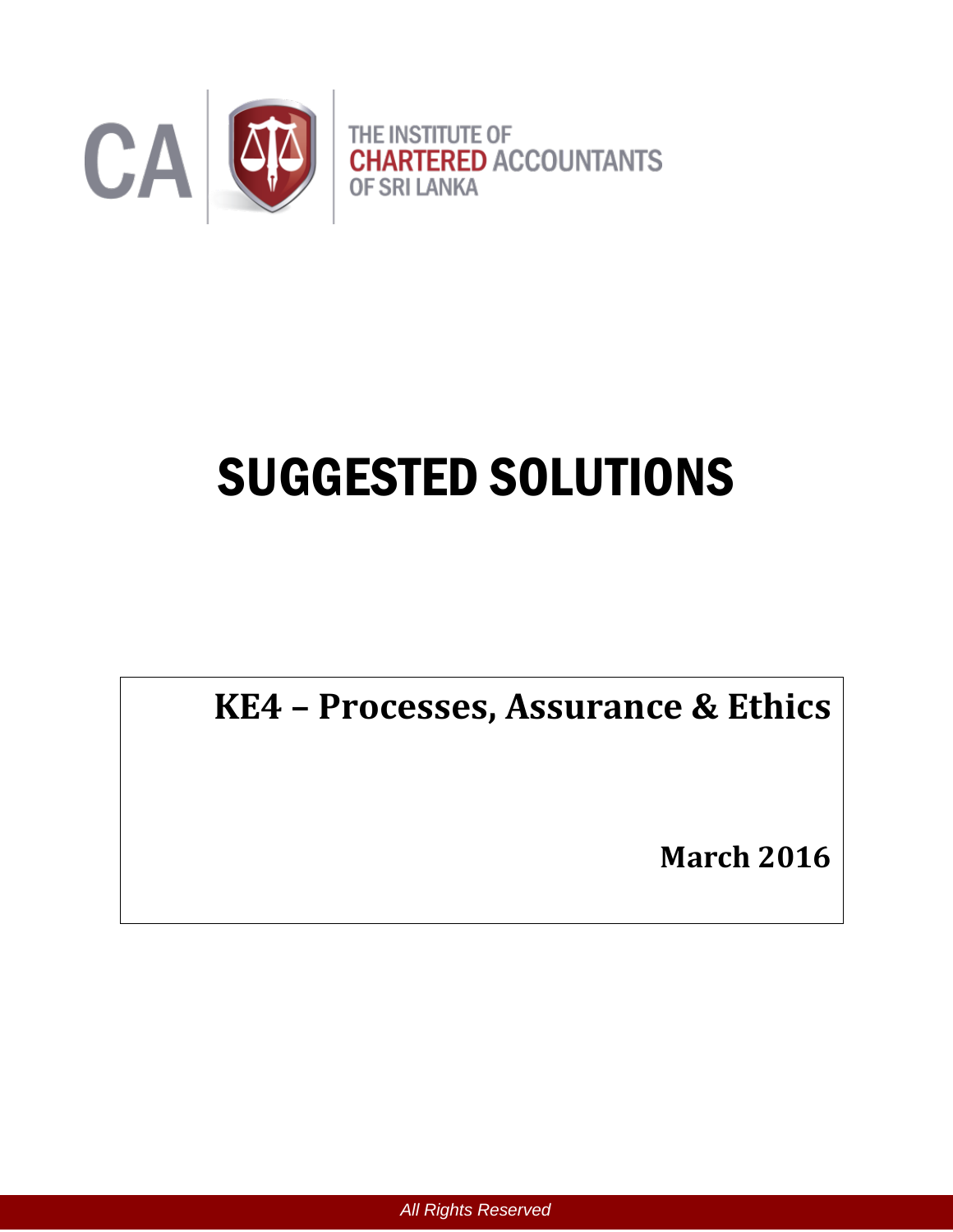# **SECTION 01**

#### **Answer 01**

#### 1.1

Learning Outcome/s: 1.1.3

#### **Correct Answer C**

#### 1.2

Learning Outcome/s: 1.5.2

#### **Correct Answer A**

#### 1.3

Learning Outcome/s: 2.1.3

**Correct Answer D**

#### 1.4

Learning Outcome/s: 2.3.2

# **Correct Answer D**

#### 1.5

Learning Outcome/s: 2.4.1

# **Correct Answer D**

1.6

Learning Outcome/s: 3.3.1

# **Correct Answer C**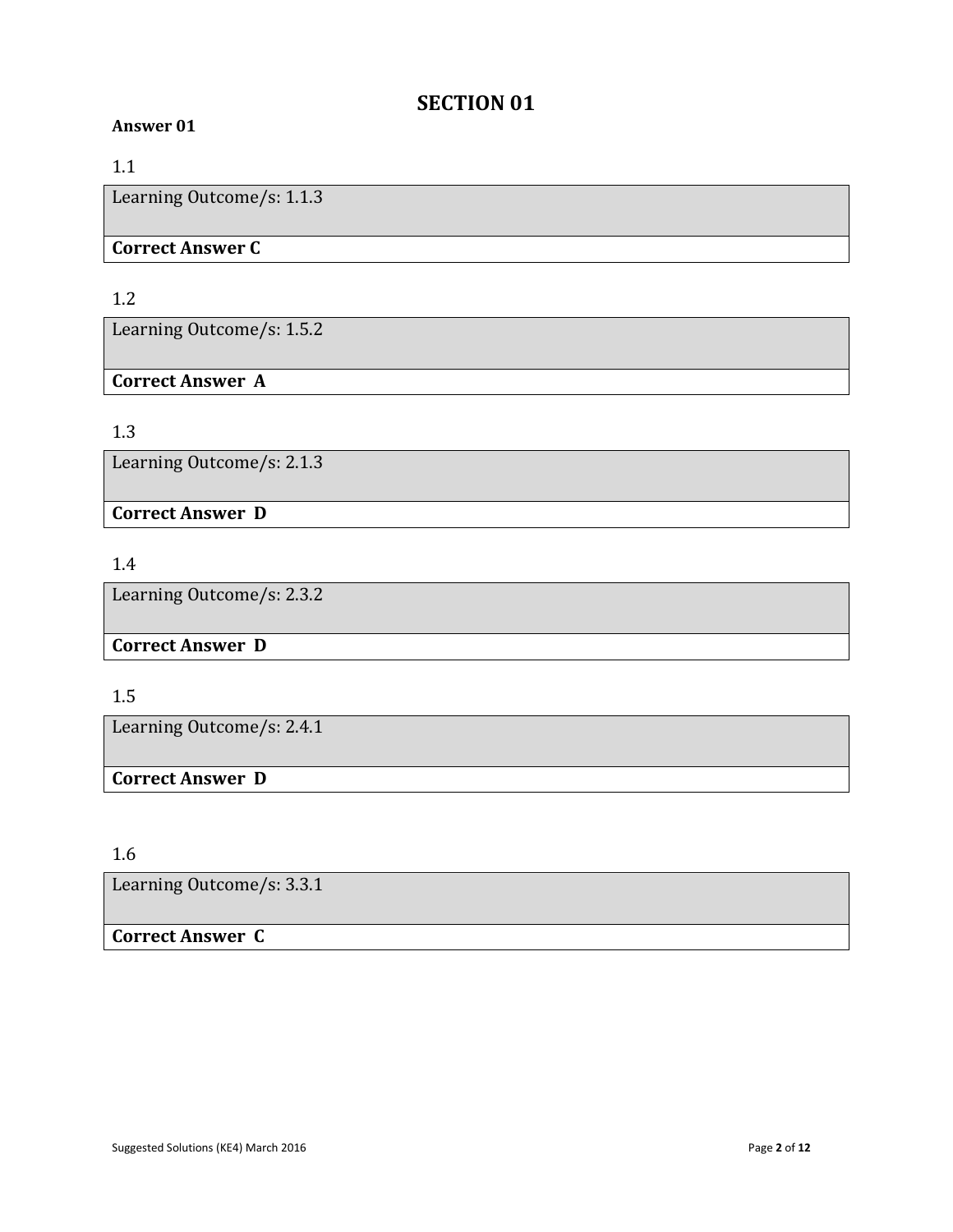#### 1.7

Learning Outcome/s: 3.2.1

**Correct Answer C**

#### 1.8

Learning Outcome/s: 4.2.2

**Correct Answer A**

#### 1.9

Learning Outcome/s: 5.5.2

**Correct Answer D**

# 1.10

Learning Outcome/s: 5.4.2

# **Correct Answer D**

 **(Total: 20 marks)**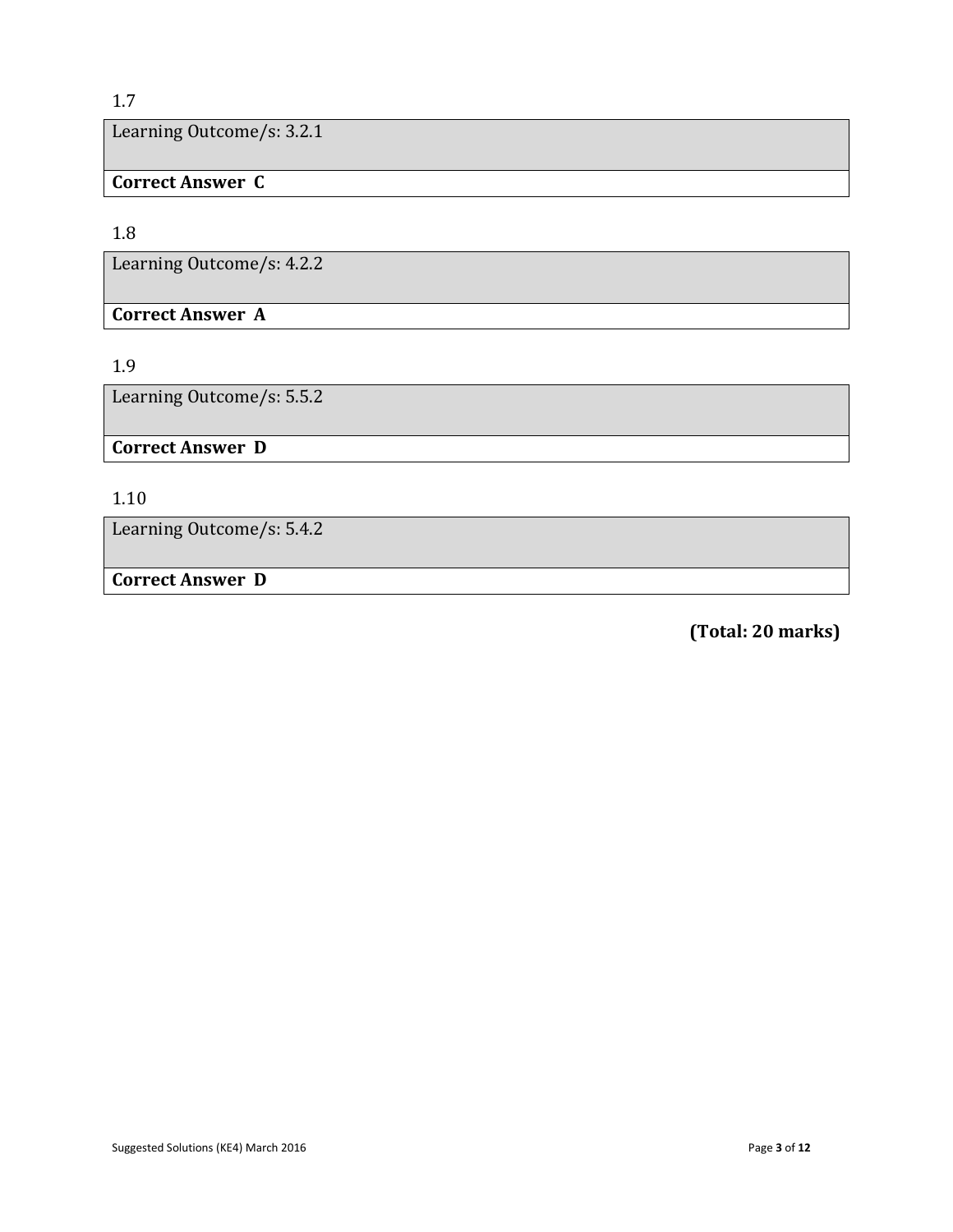#### 2.1

Learning Outcome/s: 1.2.4

Stages in a risk management framework :

- Risk assessment/Risk identification
- Risk response : Risk treatment
- Monitor and review

#### 2.2

Learning Outcome/s: 1.7.1

Inherent limitations

- a) Human error This is where an officer forgets to carry out a particular control or may perform a control incorrectly
- b) Collusion between employees This is where the employees work together in order to avoid achieving the control objective
- c) Management override This is where a Manager uses his power and overrides compliance with the control
- d) Weak risk awareness culture in the organization
- e) Cannot prevent operational failures and errors
- f) Controls may be badly designed
- g) Controls may not be properly implemented
- h) Continuous changes and developments in the business environment
- i) Benefits do not justify the cost

#### 2.3

Learning Outcome/s: 2.2.3

#### **Business risks in the payroll of Silverline (Pvt) Ltd**

- (i) Employee turnover of the company is high. Therefore there is a risk that payments are paid to employees who have resigned
- (ii) Employees are paid other payments in addition to the salaries (e.g. overtime, attendance allowance etc.). Therefore, there is a risk of calculating salaries and overtime incorrectly. This may result in either under or over payments to the employees.
- (iii) There is a risk of submitting incorrect payroll information by the HR department of the company which results in incorrect payments.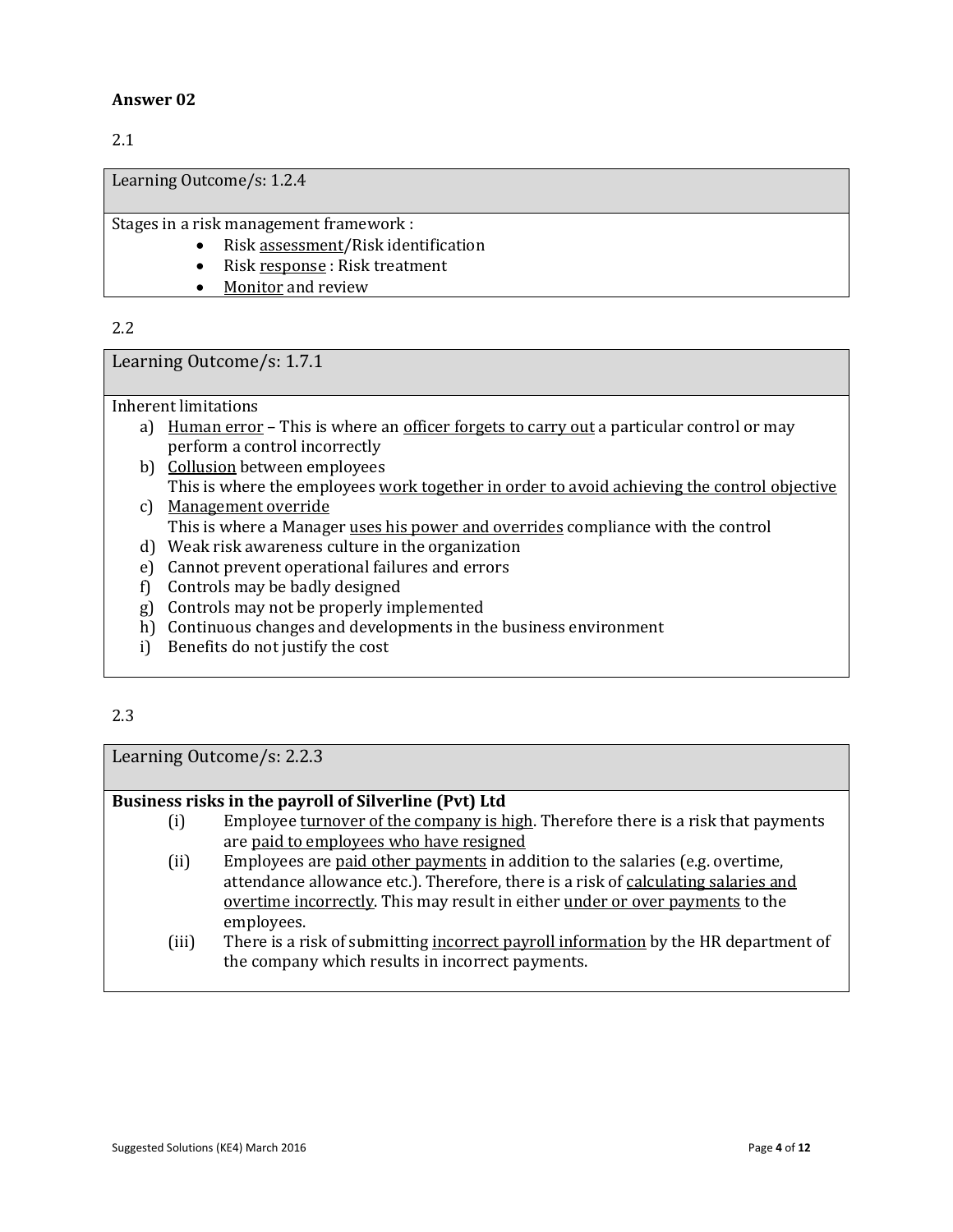2.4

#### Learning Outcome/s: 2.5.1

#### **Essential fields missed**

- (i) Minimum quantity is not provided
- (ii) Value of each issue for each item
- (iii) Inventory balance (quantity, unit price and amount)
- (iv) Measure of quantity (kg's, litres etc.).

2.5

#### Learning Outcome/s: 2.4.2

- a) Acquisition of noncurrent assets/PPE which were not budgeted without appropriate approvals
- b) Disposal of noncurrent assets/PPE at a value less than market value without the required authorization
- c) Theft, loss or damage of noncurrent assets/PPE
- d) The risk that the accounting records for non-current assets are incorrect and discrepancies may exist in the accounting records.
- e) The risk that non-current assets cannot be found or do not exist.

#### 2.6

#### Learning Outcome/s: 3.4.1

The main deficiency is the lack of segregation of duties in the above process. As a result, the Manager may commit a fraud in collusion with the supplier where the manager can approve invoices for undelivered goods.

#### 2.7

| Learning Outcome/s: 3.1.1.         |                                                                                |
|------------------------------------|--------------------------------------------------------------------------------|
| Reasons for design ineffectiveness |                                                                                |
| (i)                                | Risks are identified for routine operations but not identified for non-routine |
|                                    | situations.                                                                    |
|                                    |                                                                                |
| (iii)                              | Controls are not automated, but require manual intervention by an individual   |
| (iv)                               | The control measure is not sufficient to achieve its purpose / objective       |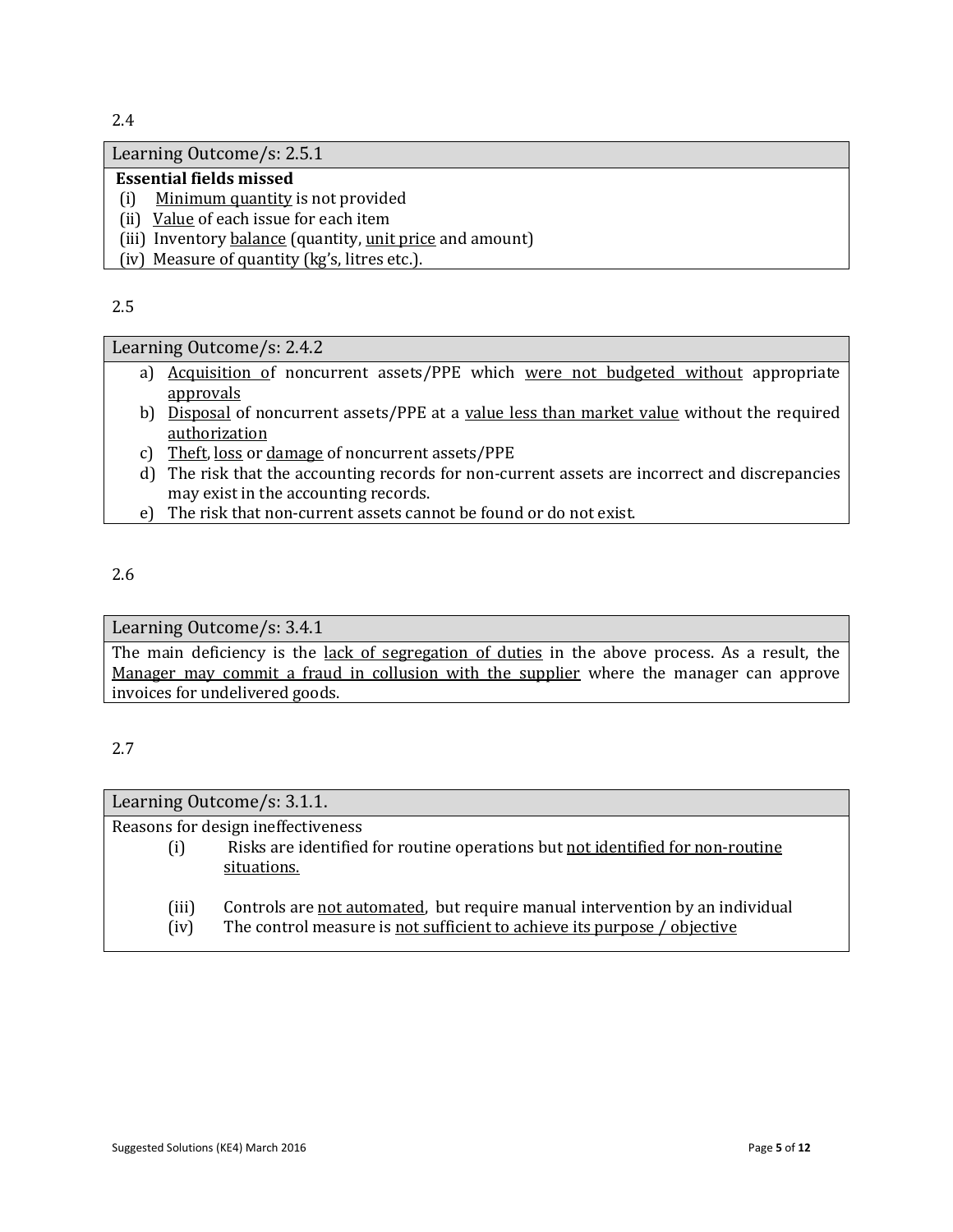| Learning Outcome/s: 4.2.3 |                                                                                             |
|---------------------------|---------------------------------------------------------------------------------------------|
| a)                        | Self-interest threat                                                                        |
|                           | This is when an accountant's personal interest may influence his judgment and behaviour.    |
| b)                        | <b>Familiarity threat</b>                                                                   |
|                           | An accountant may become too sympathetic due to personal relationships. This may            |
|                           | threaten the objectivity of the accountant                                                  |
| c)                        | Intimidation threat                                                                         |
|                           | An accountant may be threatened of not being appointed as the auditor in future if he tries |
|                           | to form a qualified opinion which is the right opinion                                      |
| $\mathbf{d}$              | Self review threat if review or re-evaluate work they have done or a judgment made in the   |
|                           | past                                                                                        |
| e)                        | Advocacy threat promote a position or opinion in support of a client or employer            |

#### 2.9

| Learning Outcome/s: 5.1.2                         |                                                                                               |  |
|---------------------------------------------------|-----------------------------------------------------------------------------------------------|--|
| Three parties involved in an assurance engagement |                                                                                               |  |
| (i)                                               | Intended users – These are the persons, person or class of persons for whom the               |  |
|                                                   | practitioner prepared the assurance report                                                    |  |
| (ii)                                              | The responsible party- the person (or persons) responsible for the subject matter or          |  |
|                                                   | subject matter information of the assurance engagement. This is usually a company that        |  |
|                                                   | engages the assurance practitioner to carry out an assurance engagement                       |  |
| (iii)                                             | The practitioner- the individual providing professional services that will review the subject |  |
|                                                   | matter and provide the assurance                                                              |  |
|                                                   |                                                                                               |  |

2.10

Learning Outcome/s: 5.5.3

- i) Inspection
- ii) Observation
- iii) Inquiry and confirmation
- iv) Re-performance
- v) Analytical procedures
- vi) Re-calculation

**(Total: 30 marks)**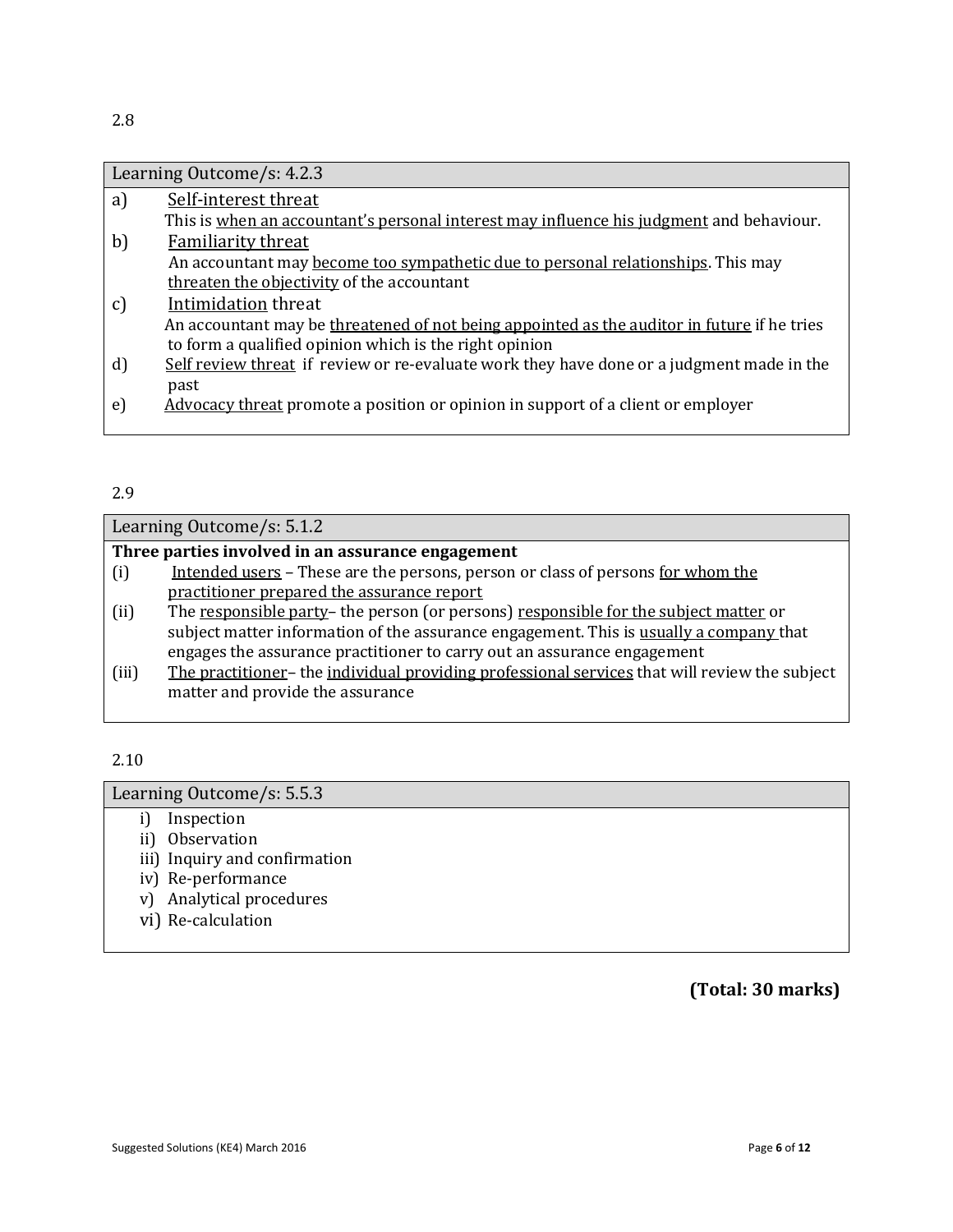# **SECTION 2**

#### **Answer 03**

|            | Relevant Learning Outcome/s: 1.4.1/1.9.1                                                                                                                                                                                                                                                                                                                                                                                                                                                                                                                                                                                                                                                                                                                                                                                                                                                                                                                                                                                                                                                                                                                                            |  |
|------------|-------------------------------------------------------------------------------------------------------------------------------------------------------------------------------------------------------------------------------------------------------------------------------------------------------------------------------------------------------------------------------------------------------------------------------------------------------------------------------------------------------------------------------------------------------------------------------------------------------------------------------------------------------------------------------------------------------------------------------------------------------------------------------------------------------------------------------------------------------------------------------------------------------------------------------------------------------------------------------------------------------------------------------------------------------------------------------------------------------------------------------------------------------------------------------------|--|
| (a)        | Risk <u>avoidance</u> – this removes the possibility of a negative risk outcome. All risks<br>cannot be avoided. To avoid risks, the management may refrain from making risk<br>decisions on new investments, developing new products etc.<br>Risk acceptance- Accepting the existing amount of risks, without the need for<br>For instance, after considering the<br>further measures to treat the risk.<br>benefits/rewards the management may accept certain risks, e.g. in the economy<br>there is an increase in the interest rate. However, in the long term there is an<br>expectation of a reduction in the interest rate. Therefore management may<br>borrow at a variable rate.<br>Risk transfer - Transferring the risk to someone else. Insurance is a very common<br>measure taken by many business organisaitons to transfer risk. (insurance on<br>fire, disaster etc.)<br><u>Risk reduction</u> – Management may decide to reduce the risk if it is too high and<br>unacceptable. The methods of reducing risk depends on the nature of the risk.<br>For instance diversification of operations, business contingency planning are a<br>few ways of reducing risks. |  |
| (b)<br>(i) | <b>Board of directors</b><br>The board of directors of STPL is the governing body of STPL. The directors have<br>final responsibility for the effectiveness of the internal controls of STPL. This<br>means the board of directors are ultimately responsible to the shareholders of<br><b>STPL</b><br>The board of directors of STPL has a responsibility to ensure that the company has<br>an effective control system in order to safeguard the investments and the assets of<br>STPL. In discharging its responsibility the board may get the assistance of the<br>internal auditor to ensure that the controls are operating effectively.                                                                                                                                                                                                                                                                                                                                                                                                                                                                                                                                      |  |
| (ii).      | <b>Internal auditor</b><br>The<br>internal<br>auditor<br>provides<br>management<br>with information<br>and<br>recommendations about internal controls.<br>He/she does not have direct<br>responsibility for internal controls of STPL.<br>Internal auditors investigate control systems and report to the board of directors<br>of STPL (as per information provided in scenario) on findings and<br>recommendations. These testing and the areas of testing are determined as per<br>the agreed plan with the board of directors.                                                                                                                                                                                                                                                                                                                                                                                                                                                                                                                                                                                                                                                  |  |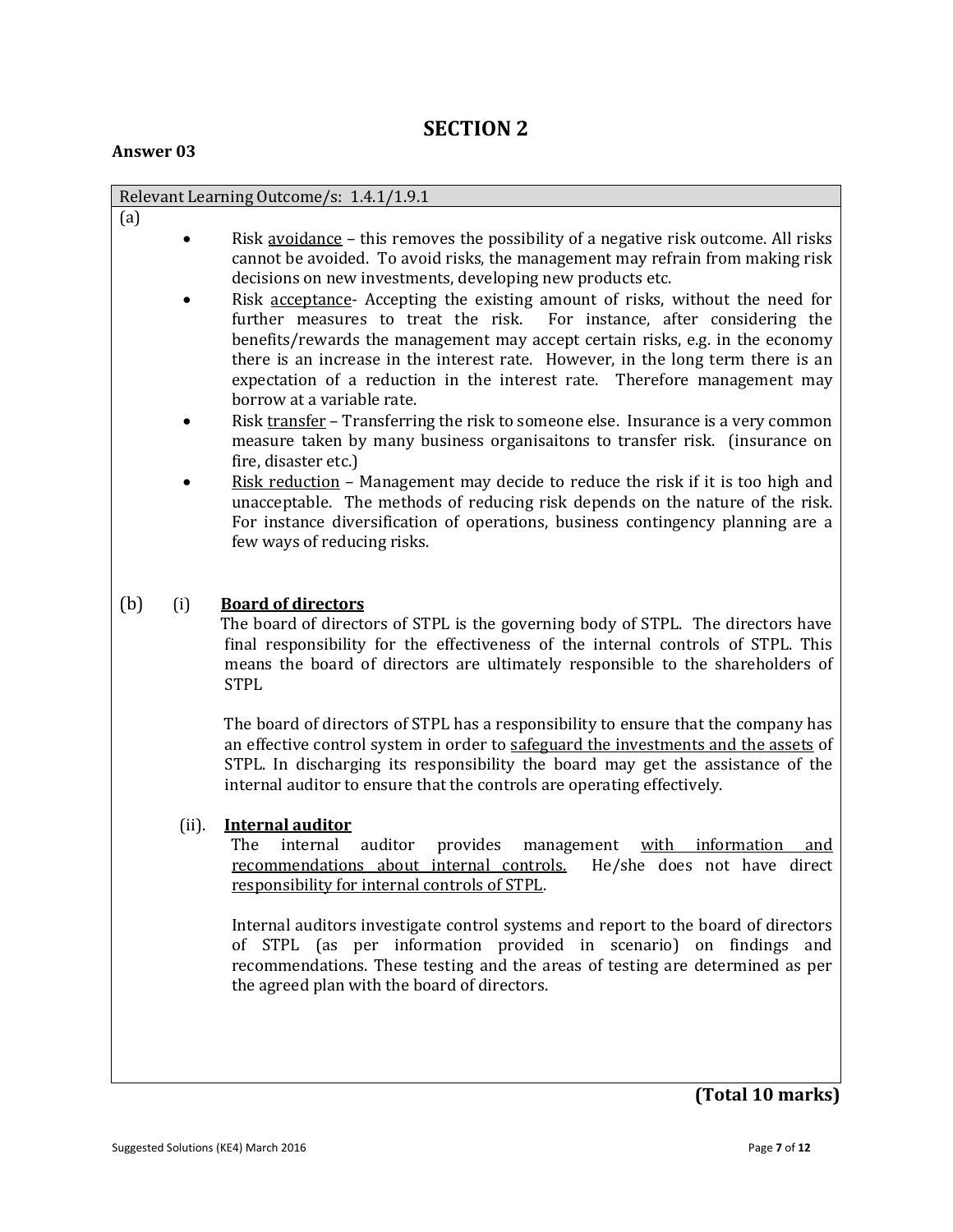|     |      | Relevant Learning Outcome/s: 4.2.1/2.1.2                                                                                                                                                                                                                                                                                                                                                                                                                                                                                                                                                                                                                                                                                                                                                                                                                               |
|-----|------|------------------------------------------------------------------------------------------------------------------------------------------------------------------------------------------------------------------------------------------------------------------------------------------------------------------------------------------------------------------------------------------------------------------------------------------------------------------------------------------------------------------------------------------------------------------------------------------------------------------------------------------------------------------------------------------------------------------------------------------------------------------------------------------------------------------------------------------------------------------------|
| (a) | (i)  | Ethical behaviour of professional accountant.<br>The accountancy profession requires members to provide services to the<br>i)<br>public according to certain standards. The profession's reputation and<br>standing will be protected only if the members adhere to the expected<br>standards. If the standards are not adhered to in providing services, and as a<br>result, if a low quality service is provided it will have a negative impact on<br>the entire profession.                                                                                                                                                                                                                                                                                                                                                                                         |
|     |      | ii)<br>Another reason as to why a member should behave ethically is that<br>unethical behaviour may result in disciplinary action being taken by the<br>professional body which may lead to expulsion from the membership. This<br>situation may negatively affect a member's future career.                                                                                                                                                                                                                                                                                                                                                                                                                                                                                                                                                                           |
|     |      | iii)<br>Ethical behaviour includes compliance with the law of the country. If a<br>member violates the law of the country he may be prosecuted and charged<br>by law enforcing authorities. Such an outcome will have a negative impact<br>not only on the particular member but also to other members of the<br>profession.                                                                                                                                                                                                                                                                                                                                                                                                                                                                                                                                           |
|     |      | Ethical behaviour serves to protect the public interest.<br>iv)                                                                                                                                                                                                                                                                                                                                                                                                                                                                                                                                                                                                                                                                                                                                                                                                        |
|     | (ii) | Shamika is a member of CA Sri Lanka and therefore, as a professional accountant<br>there is a high expectation in regards to his ethical behavior. Since he is dealing<br>with the payment function of NPPL, he needs to ensure his duties are discharged as<br>a professional accountant in a trustworthy manner. Money and the payment<br>function are two aspects of the NPPL business where fraud and other crimes are<br>most likely to occur. For instance there is a possibility of making fraudulent<br>payments, excessive payments by oversight etc. Payments may be made for<br>activities that are not ethical (bribe). Therefore, Shamika needs to consider these<br>aspects and behave ethically in discharging his duties as his employer needs to be<br>able to trust Shamika with their money. Identification of the risk why ethics are<br>required. |
| (b) | (i)  | Document 1 - Purchase order / Confirmation<br>Document 2 - Goods received note                                                                                                                                                                                                                                                                                                                                                                                                                                                                                                                                                                                                                                                                                                                                                                                         |
|     | (ii) | <b>Purposes of document 1 and 2</b><br>Document 1 - Purchase order / Confirmation<br>Purpose:<br>The purchase order is prepared by the purchasing department and it is sent to the<br>supplier. The authorized PO is used to place the order with the supplier. Via PO the<br>supplier is informed about the items, quantity the entity requires.                                                                                                                                                                                                                                                                                                                                                                                                                                                                                                                      |
|     |      | Document 2 - Goods received note<br>Purpose:<br>Once the delivery of goods are accepted the store keeper prepares GRN to show the<br>details of goods received. This is also matched with the goods received and to the<br>original PO.                                                                                                                                                                                                                                                                                                                                                                                                                                                                                                                                                                                                                                |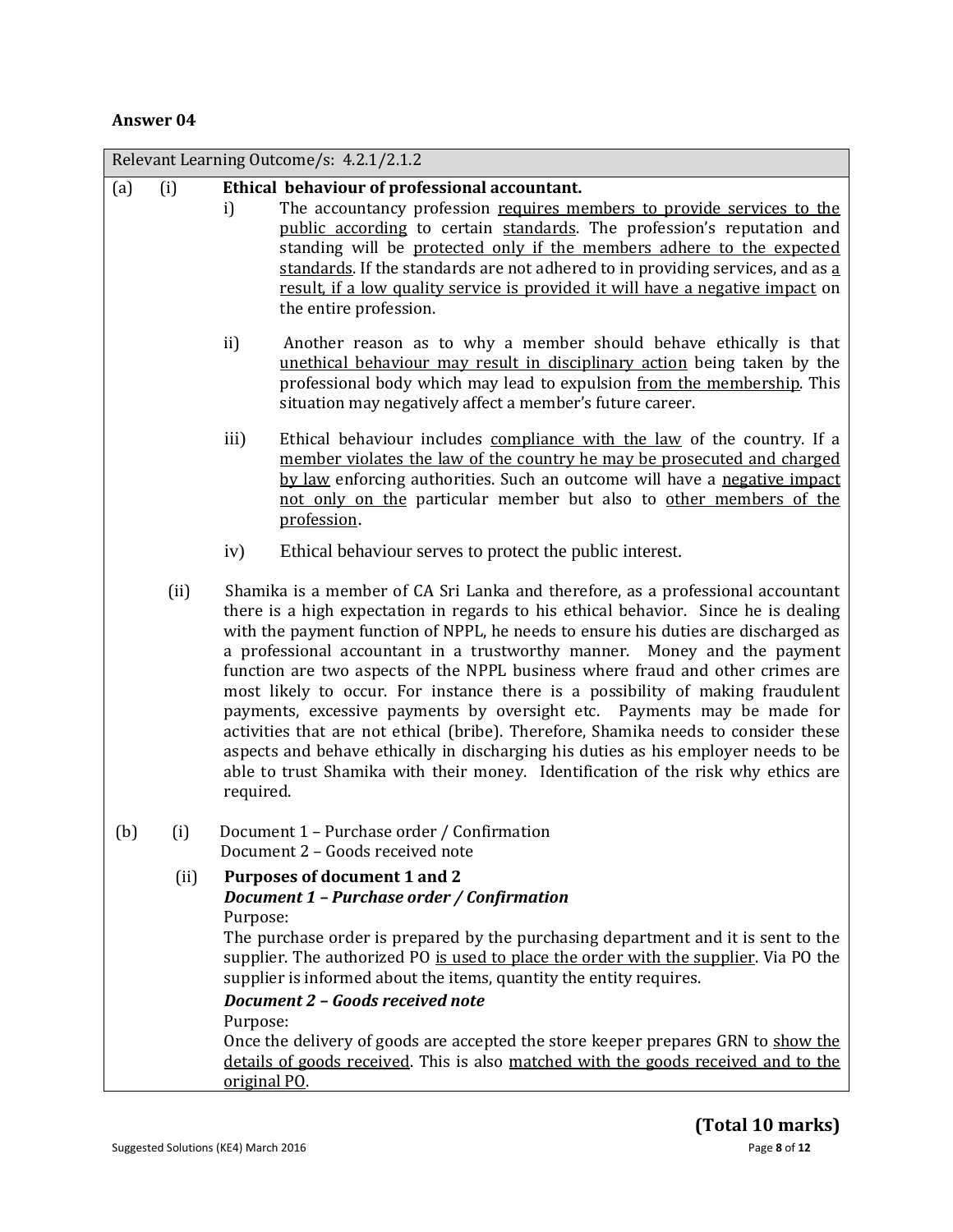| Relevant Learning Outcome/s: 5.2.1/5.3.2                                                                                                                                                                                                                                                                                               |    |                                                                                                                                                                                                                                   |
|----------------------------------------------------------------------------------------------------------------------------------------------------------------------------------------------------------------------------------------------------------------------------------------------------------------------------------------|----|-----------------------------------------------------------------------------------------------------------------------------------------------------------------------------------------------------------------------------------|
| (a)                                                                                                                                                                                                                                                                                                                                    |    | Difference between a statutory audit and a review engagement                                                                                                                                                                      |
|                                                                                                                                                                                                                                                                                                                                        | 1. | Statutory audit can be used to give assurance to a variety of stakeholders on many<br>issues. An audit required by statute involves a high degree of testing and therefore<br>has a high cost.                                    |
|                                                                                                                                                                                                                                                                                                                                        |    | The intended users of review reports receive sufficient assurance about an issue<br>from a less detailed engagement. Such a review can provide a cost-efficient<br>alternative to an audit where an audit is not required by law. |
|                                                                                                                                                                                                                                                                                                                                        | 2. | The external auditor provides a high, but not an absolute, level of assurance that the<br>information audited is free of material misstatement. This is expressed positively in<br>the audit report as "reasonable assurance"     |
|                                                                                                                                                                                                                                                                                                                                        |    | The auditor provides a limited level of assurance that the information subject to<br>review is free of material misstatement. This is expressed in the form of negative<br>assurance.                                             |
| (b)                                                                                                                                                                                                                                                                                                                                    |    | DT is a limited liability company. Therefore, as per statutory requirements an audit of<br>financial statements should be conducted.                                                                                              |
| (i) The auditors of DT need to carry out the audit in accordance with Sri Lanka Auditing Standards<br>(SLAuSs). Compliance with SLAuSs is compulsory when carrying out the audits of entities<br>specified by the Sri Lanka Accounting and Auditing Standards Act, No. 15 of 1995.                                                     |    |                                                                                                                                                                                                                                   |
|                                                                                                                                                                                                                                                                                                                                        |    | The auditor complies with Sri Lanka Auditing Standards to:                                                                                                                                                                        |
| (ii) Express an audit opinion on the financial statements of the entity (auditee) hence, the auditor<br>needs to meet the requirements of SLAuSs.                                                                                                                                                                                      |    |                                                                                                                                                                                                                                   |
| (iii) The users of the audited financial statements have the knowledge that the auditor's opinion is<br>based on audit work that has been conducted in accordance with the standards of the audit<br>profession. Hence, the users will know that they can rely on the financial statements which<br>have been submitted by the entity. |    |                                                                                                                                                                                                                                   |
|                                                                                                                                                                                                                                                                                                                                        |    | Enhances public confidence in the external audit as there are standards, according to<br>which the audits should be conducted.                                                                                                    |
|                                                                                                                                                                                                                                                                                                                                        |    | (Total 10 marks)                                                                                                                                                                                                                  |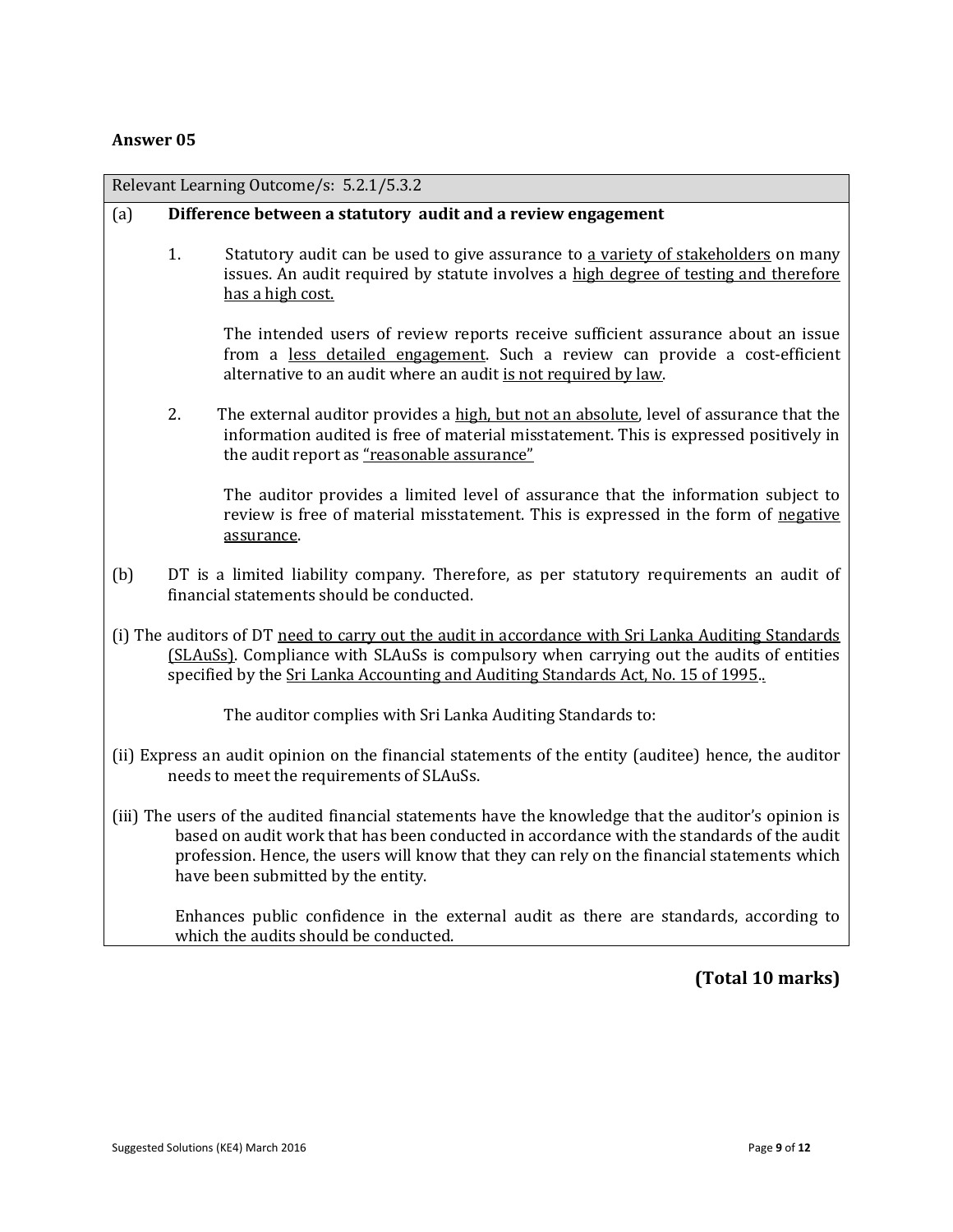Learning Outcome 3.3.1

| (a) |               | General IT controls are different policies and procedures that support the effective functioning<br>of applications controls. General IT controls usually cover the following areas.                                               |
|-----|---------------|------------------------------------------------------------------------------------------------------------------------------------------------------------------------------------------------------------------------------------|
|     |               |                                                                                                                                                                                                                                    |
|     | i)<br>ii)     | Operations in IT centers and networks<br>Access security/password controls                                                                                                                                                         |
|     | iii)          | Changes to IT system and system maintenance/program change controls                                                                                                                                                                |
|     | iv)           | General rules and procedures for acquiring, developing and maintaining of application                                                                                                                                              |
|     |               | IT systems                                                                                                                                                                                                                         |
|     | V)            | System software acquisition                                                                                                                                                                                                        |
| (b) |               |                                                                                                                                                                                                                                    |
|     | i)            | Password protection of programs                                                                                                                                                                                                    |
|     | ii)           | Restricted access to server room                                                                                                                                                                                                   |
|     | iii)          | Maintenance of program logs                                                                                                                                                                                                        |
|     | iv)           | Storing of backup copies of files/programs                                                                                                                                                                                         |
|     | v)            | Viral checks                                                                                                                                                                                                                       |
|     | vi)           | Documentation and testing of program changes                                                                                                                                                                                       |
|     | vii)          | Disaster recovery procedures                                                                                                                                                                                                       |
|     | viii          | Segregation of duties                                                                                                                                                                                                              |
|     | i x)          | Testing procedure using test data                                                                                                                                                                                                  |
|     | x)            | Approval of new applications by users and management                                                                                                                                                                               |
|     | xi)           | <b>Installation procedures</b>                                                                                                                                                                                                     |
|     | xii)          | Password protection of programmes                                                                                                                                                                                                  |
|     | xiii)         | Backup copies of programmes                                                                                                                                                                                                        |
|     | xiv)          | Protection of equipment against fire and other hazards                                                                                                                                                                             |
|     | xv)           | Maintenance agreements and insurance.                                                                                                                                                                                              |
| (c) |               | Application IT controls are those that operate at a business process level. They are either<br>preventive or detective in nature. They relate to procedures at initial recording, processing<br>and the reporting of transactions. |
| (d) | i)            | Digit verification                                                                                                                                                                                                                 |
|     | ii)           | Reasonableness test                                                                                                                                                                                                                |
|     | iii)          | Existence check                                                                                                                                                                                                                    |
|     | iv)           | Character check                                                                                                                                                                                                                    |
|     | V)            | Mandatory fields                                                                                                                                                                                                                   |
|     | vi)           | Screen warnings                                                                                                                                                                                                                    |
|     | vii)          | One for one checking                                                                                                                                                                                                               |
|     | viii)         | Manual checks to ensure input was authorized                                                                                                                                                                                       |
|     | $i\mathbf{x}$ | Programmed matching of input to an expected input control file                                                                                                                                                                     |
|     | X)            | Permitted range (no transaction processed over or under a certain value)                                                                                                                                                           |
|     |               |                                                                                                                                                                                                                                    |

# **(Total 10 marks)**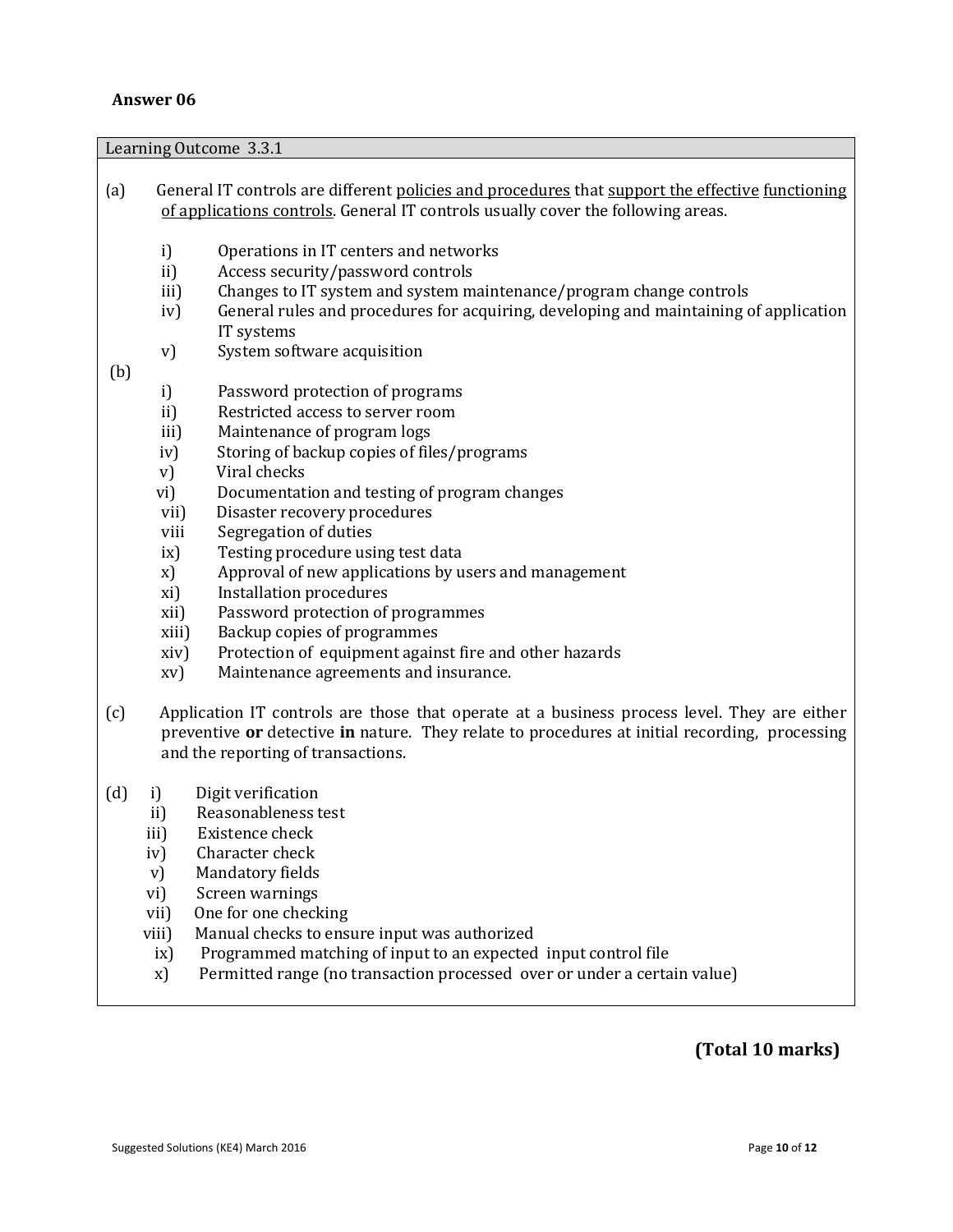|       |                    | Learning Outcome 2.3.3/2.1.2/2.1.3                                                                                                                                                                                           |
|-------|--------------------|------------------------------------------------------------------------------------------------------------------------------------------------------------------------------------------------------------------------------|
| (a)   |                    |                                                                                                                                                                                                                              |
| (i)   |                    | Risks in cash management                                                                                                                                                                                                     |
|       | a)                 | The cashier can collect cash without issuing a receipt in collusion with the customer                                                                                                                                        |
|       |                    | who could be given a discount                                                                                                                                                                                                |
|       | b)                 | The cashier can <i>understate the receipt</i> where the washing of a lorry/bus would be                                                                                                                                      |
|       |                    | receipted as a car wash                                                                                                                                                                                                      |
|       | c)<br>$\mathbf{d}$ | Non deposit of collection (theft)<br>Security risk - cash in transit                                                                                                                                                         |
| (ii)  |                    | Two controls -                                                                                                                                                                                                               |
|       | a)                 | A register should be maintained by washing staff to record the details of the vehicles.                                                                                                                                      |
|       | b)                 | Another independent employee should check the receipts with the vehicles recorded                                                                                                                                            |
|       |                    | in the register                                                                                                                                                                                                              |
|       | c)                 | <b>Bank reconciliation</b>                                                                                                                                                                                                   |
|       | $\mathbf{d}$       | Daily report of collection and banking-cash summary                                                                                                                                                                          |
| (iii) | Two purposes       |                                                                                                                                                                                                                              |
|       | a)                 | It will help determine all the cash receipts and payments during a given period                                                                                                                                              |
|       | b)                 | It will help in the preparation of periodic financial statements for the business                                                                                                                                            |
| (b)   |                    |                                                                                                                                                                                                                              |
|       | (i)                | Importance of a purchase requisition                                                                                                                                                                                         |
|       | $\bullet$          | The purchases are being made centrally. The purchases should be made as per the                                                                                                                                              |
|       |                    | requirements of each sales outlet. When the sales outlet submit the purchase<br>requirements the purchase requisition is used as the authority to place a purchase                                                           |
|       |                    | order with a supplier.                                                                                                                                                                                                       |
|       | $\bullet$          | It is the formal request for the purchase of a quantity of a specified item required by                                                                                                                                      |
|       |                    | each sales outlet. Based on the requisition the PO can be raised as per the                                                                                                                                                  |
|       |                    | requirement. This will avoid ordering of unnecessary items / unwanted purchases.                                                                                                                                             |
|       | (ii)               | Delivery of ordered products                                                                                                                                                                                                 |
|       |                    | The purchases are made centrally and the goods are directly delivered to the sales                                                                                                                                           |
|       |                    | outlet. Therefore there is a risk of not delivering the ordered goods to the respective                                                                                                                                      |
|       |                    | sales outlet.                                                                                                                                                                                                                |
|       |                    | Risk of delivering of expired products/ products of low quality. There is a risk of                                                                                                                                          |
|       |                    | delivering goods which have not been ordered by the sales outlet.<br>Short supply or theft.                                                                                                                                  |
|       |                    | Physical safeguard of inventories                                                                                                                                                                                            |
|       |                    | The cosmetic items are easily moveable and these could be stolen. Hence, there is a                                                                                                                                          |
|       |                    | risk of theft. The customers/outsiders and employees can easily take the items out                                                                                                                                           |
|       |                    | without making the payment.                                                                                                                                                                                                  |
|       |                    | The cosmetics generally have an expiry period. If those are not arranged properly                                                                                                                                            |
|       |                    | to facilitate the movement of items that were produced first, there is a risk of                                                                                                                                             |
|       |                    | holding products that have expired. This will be a cost to the entity.                                                                                                                                                       |
|       |                    | The items could be easily damaged when those are handled either by employees                                                                                                                                                 |
|       |                    |                                                                                                                                                                                                                              |
|       |                    |                                                                                                                                                                                                                              |
|       |                    |                                                                                                                                                                                                                              |
|       |                    | or customers. If the cosmetics are not properly arranged, the products will be<br>damaged and Beauty cosmetics will have to incur a loss.<br>Condition of the storage facility e.g. temperature control.<br>(Total 20 marks) |